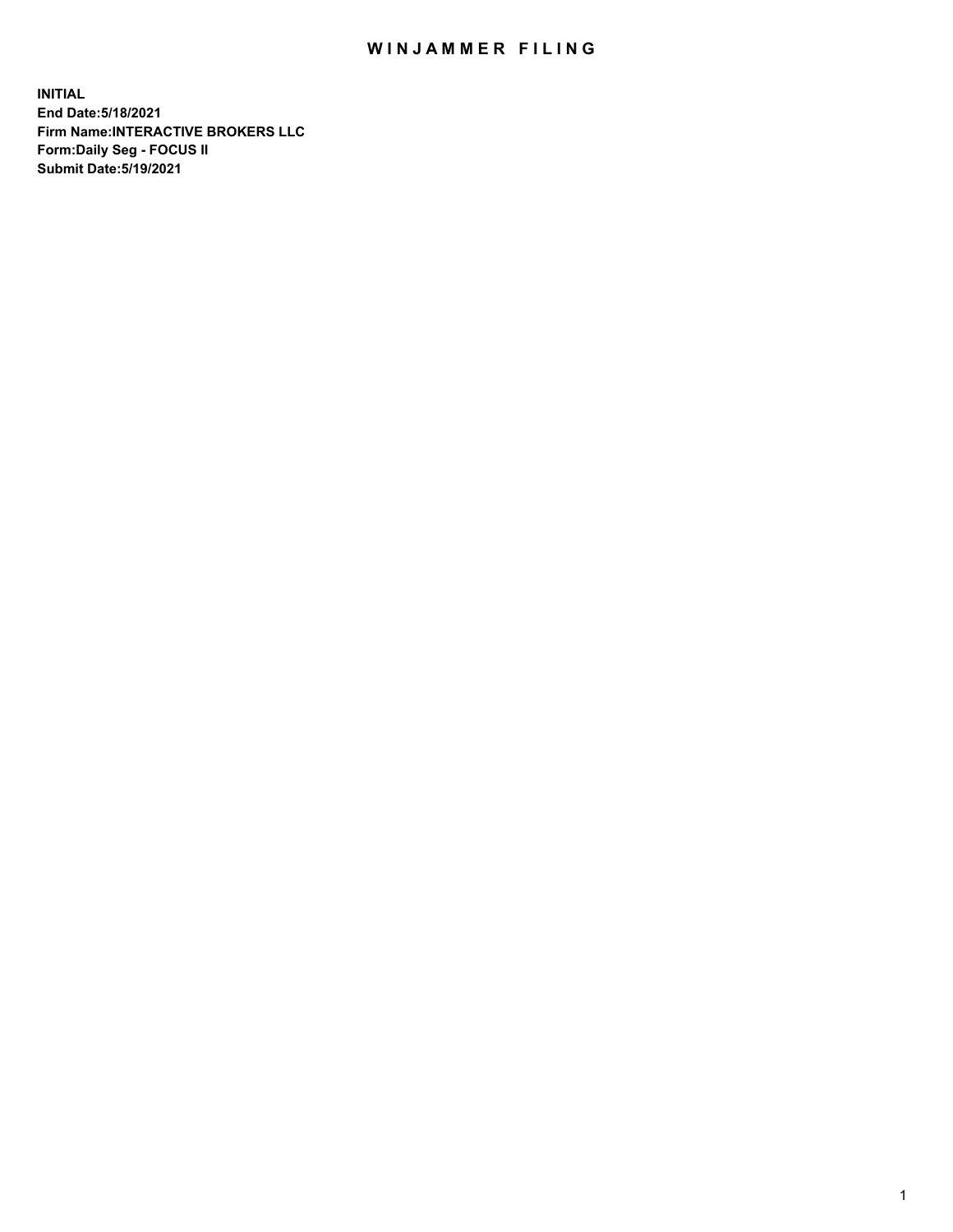**INITIAL End Date:5/18/2021 Firm Name:INTERACTIVE BROKERS LLC Form:Daily Seg - FOCUS II Submit Date:5/19/2021 Daily Segregation - Cover Page**

| Name of Company                                                                                                                                                                                                                                                                                                                | <b>INTERACTIVE BROKERS LLC</b>                                                   |
|--------------------------------------------------------------------------------------------------------------------------------------------------------------------------------------------------------------------------------------------------------------------------------------------------------------------------------|----------------------------------------------------------------------------------|
| <b>Contact Name</b>                                                                                                                                                                                                                                                                                                            | James Menicucci                                                                  |
| <b>Contact Phone Number</b>                                                                                                                                                                                                                                                                                                    | 203-618-8085                                                                     |
| <b>Contact Email Address</b>                                                                                                                                                                                                                                                                                                   | jmenicucci@interactivebrokers.c<br>om                                            |
| FCM's Customer Segregated Funds Residual Interest Target (choose one):<br>a. Minimum dollar amount: ; or<br>b. Minimum percentage of customer segregated funds required:% ; or<br>c. Dollar amount range between: and; or<br>d. Percentage range of customer segregated funds required between:% and%.                         | <u>0</u><br>$\overline{\mathbf{0}}$<br>155,000,000 245,000,000<br>0 <sub>0</sub> |
| FCM's Customer Secured Amount Funds Residual Interest Target (choose one):<br>a. Minimum dollar amount: ; or<br>b. Minimum percentage of customer secured funds required:% ; or<br>c. Dollar amount range between: and; or<br>d. Percentage range of customer secured funds required between:% and%.                           | <u>0</u><br>$\overline{\mathbf{0}}$<br>80,000,000 120,000,000<br>0 <sub>0</sub>  |
| FCM's Cleared Swaps Customer Collateral Residual Interest Target (choose one):<br>a. Minimum dollar amount: ; or<br>b. Minimum percentage of cleared swaps customer collateral required:% ; or<br>c. Dollar amount range between: and; or<br>d. Percentage range of cleared swaps customer collateral required between:% and%. | <u>0</u><br>$\underline{\mathbf{0}}$<br>0 <sub>0</sub><br>0 <sub>0</sub>         |

Attach supporting documents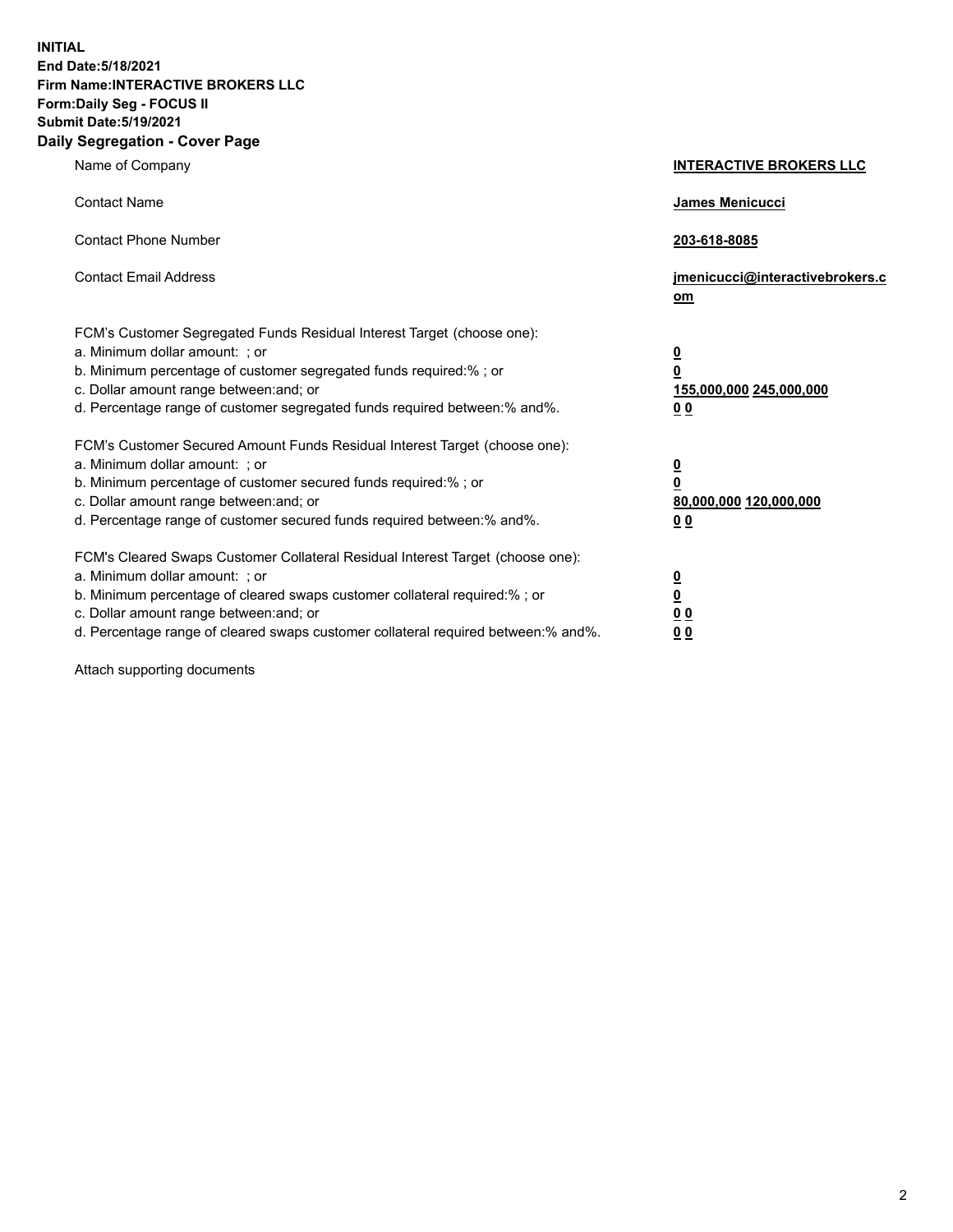## **INITIAL End Date:5/18/2021 Firm Name:INTERACTIVE BROKERS LLC Form:Daily Seg - FOCUS II Submit Date:5/19/2021**

|     | <b>Daily Segregation - Secured Amounts</b>                                                  |                                   |
|-----|---------------------------------------------------------------------------------------------|-----------------------------------|
|     | Foreign Futures and Foreign Options Secured Amounts                                         |                                   |
|     | Amount required to be set aside pursuant to law, rule or regulation of a foreign            | $0$ [7305]                        |
|     | government or a rule of a self-regulatory organization authorized thereunder                |                                   |
| 1.  | Net ledger balance - Foreign Futures and Foreign Option Trading - All Customers             |                                   |
|     | A. Cash                                                                                     | 477,572,938 [7315]                |
|     | B. Securities (at market)                                                                   | $0$ [7317]                        |
| 2.  | Net unrealized profit (loss) in open futures contracts traded on a foreign board of trade   | 42,511,874 [7325]                 |
| 3.  | Exchange traded options                                                                     |                                   |
|     | a. Market value of open option contracts purchased on a foreign board of trade              | 100,309 [7335]                    |
|     | b. Market value of open contracts granted (sold) on a foreign board of trade                | -5,023 [7337]                     |
| 4.  | Net equity (deficit) (add lines 1. 2. and 3.)                                               | 520,180,098 [7345]                |
| 5.  | Account liquidating to a deficit and account with a debit balances - gross amount           | 7,161 <sub>[7351]</sub>           |
|     | Less: amount offset by customer owned securities                                            | 0 [7352] 7,161 [7354]             |
| 6.  | Amount required to be set aside as the secured amount - Net Liquidating Equity              | 520, 187, 259 [7355]              |
|     | Method (add lines 4 and 5)                                                                  |                                   |
| 7.  | Greater of amount required to be set aside pursuant to foreign jurisdiction (above) or line | 520,187,259 [7360]                |
|     | 6.                                                                                          |                                   |
|     | FUNDS DEPOSITED IN SEPARATE REGULATION 30.7 ACCOUNTS                                        |                                   |
| 1.  | Cash in banks                                                                               |                                   |
|     | A. Banks located in the United States                                                       | 90,598,077 [7500]                 |
|     | B. Other banks qualified under Regulation 30.7                                              | 0 [7520] <b>90,598,077</b> [7530] |
| 2.  | Securities                                                                                  |                                   |
|     | A. In safekeeping with banks located in the United States                                   | 300,000,000 [7540]                |
|     | B. In safekeeping with other banks qualified under Regulation 30.7                          | 0 [7560] 300,000,000 [7570]       |
| 3.  | Equities with registered futures commission merchants                                       |                                   |
|     | A. Cash                                                                                     | $0$ [7580]                        |
|     | <b>B.</b> Securities                                                                        | $0$ [7590]                        |
|     | C. Unrealized gain (loss) on open futures contracts                                         | $0$ [7600]                        |
|     | D. Value of long option contracts                                                           | $0$ [7610]                        |
|     | E. Value of short option contracts                                                          | 0 [7615] 0 [7620]                 |
| 4.  | Amounts held by clearing organizations of foreign boards of trade                           |                                   |
|     | A. Cash                                                                                     | $0$ [7640]                        |
|     | <b>B.</b> Securities                                                                        | $0$ [7650]                        |
|     | C. Amount due to (from) clearing organization - daily variation                             | $0$ [7660]                        |
|     | D. Value of long option contracts                                                           | $0$ [7670]                        |
|     | E. Value of short option contracts                                                          | 0 [7675] 0 [7680]                 |
| 5.  | Amounts held by members of foreign boards of trade                                          |                                   |
|     | A. Cash                                                                                     | 216,679,760 [7700]                |
|     | <b>B.</b> Securities                                                                        | $0$ [7710]                        |
|     | C. Unrealized gain (loss) on open futures contracts                                         | 41,279,412 [7720]                 |
|     | D. Value of long option contracts                                                           | 100,309 [7730]                    |
|     | E. Value of short option contracts                                                          | -5,023 [7735] 258,054,458 [7740]  |
| 6.  | Amounts with other depositories designated by a foreign board of trade                      | 0 [7760]                          |
| 7.  | Segregated funds on hand                                                                    | $0$ [7765]                        |
| 8.  | Total funds in separate section 30.7 accounts                                               | 648,652,535 [7770]                |
| 9.  | Excess (deficiency) Set Aside for Secured Amount (subtract line 7 Secured Statement         | 128,465,276 [7380]                |
|     | Page 1 from Line 8)                                                                         |                                   |
| 10. | Management Target Amount for Excess funds in separate section 30.7 accounts                 | 80,000,000 [7780]                 |
| 11. | Excess (deficiency) funds in separate 30.7 accounts over (under) Management Target          | 48,465,276 [7785]                 |
|     |                                                                                             |                                   |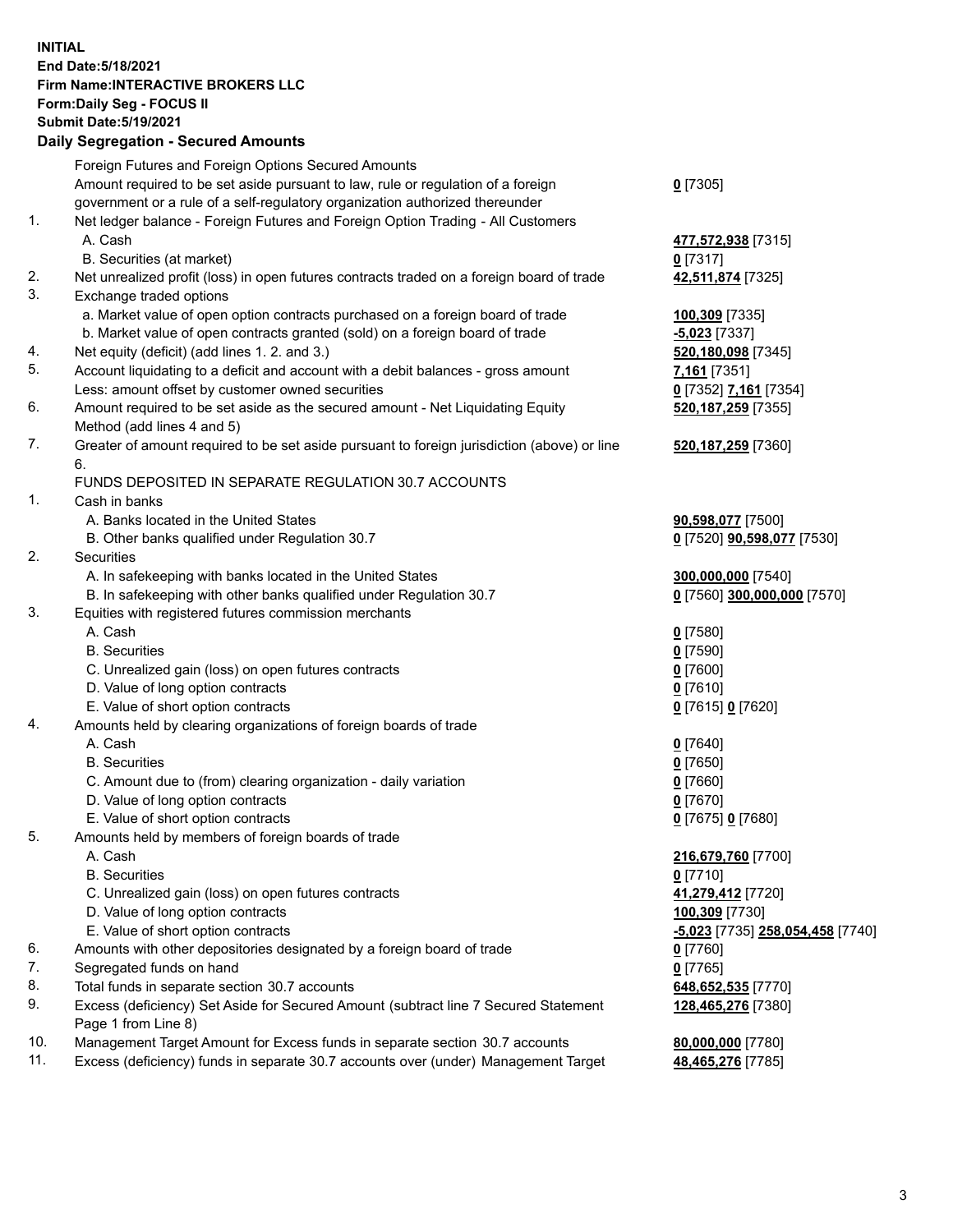**INITIAL End Date:5/18/2021 Firm Name:INTERACTIVE BROKERS LLC Form:Daily Seg - FOCUS II Submit Date:5/19/2021 Daily Segregation - Segregation Statement** SEGREGATION REQUIREMENTS(Section 4d(2) of the CEAct) 1. Net ledger balance A. Cash **6,627,710,460** [7010] B. Securities (at market) **0** [7020] 2. Net unrealized profit (loss) in open futures contracts traded on a contract market **383,288,463** [7030] 3. Exchange traded options A. Add market value of open option contracts purchased on a contract market **344,364,788** [7032] B. Deduct market value of open option contracts granted (sold) on a contract market **-285,082,208** [7033] 4. Net equity (deficit) (add lines 1, 2 and 3) **7,070,281,503** [7040] 5. Accounts liquidating to a deficit and accounts with debit balances - gross amount **1,325,161** [7045] Less: amount offset by customer securities **0** [7047] **1,325,161** [7050] 6. Amount required to be segregated (add lines 4 and 5) **7,071,606,664** [7060] FUNDS IN SEGREGATED ACCOUNTS 7. Deposited in segregated funds bank accounts A. Cash **1,631,376,780** [7070] B. Securities representing investments of customers' funds (at market) **3,156,006,000** [7080] C. Securities held for particular customers or option customers in lieu of cash (at market) **0** [7090] 8. Margins on deposit with derivatives clearing organizations of contract markets A. Cash **1,979,013,145** [7100] B. Securities representing investments of customers' funds (at market) **465,643,047** [7110] C. Securities held for particular customers or option customers in lieu of cash (at market) **0** [7120] 9. Net settlement from (to) derivatives clearing organizations of contract markets **21,048,780** [7130] 10. Exchange traded options A. Value of open long option contracts **344,084,722** [7132] B. Value of open short option contracts **-284,925,804** [7133] 11. Net equities with other FCMs A. Net liquidating equity **0** [7140] B. Securities representing investments of customers' funds (at market) **0** [7160] C. Securities held for particular customers or option customers in lieu of cash (at market) **0** [7170] 12. Segregated funds on hand **0** [7150] 13. Total amount in segregation (add lines 7 through 12) **7,312,246,670** [7180] 14. Excess (deficiency) funds in segregation (subtract line 6 from line 13) **240,640,006** [7190] 15. Management Target Amount for Excess funds in segregation **155,000,000** [7194]

16. Excess (deficiency) funds in segregation over (under) Management Target Amount Excess

**85,640,006** [7198]